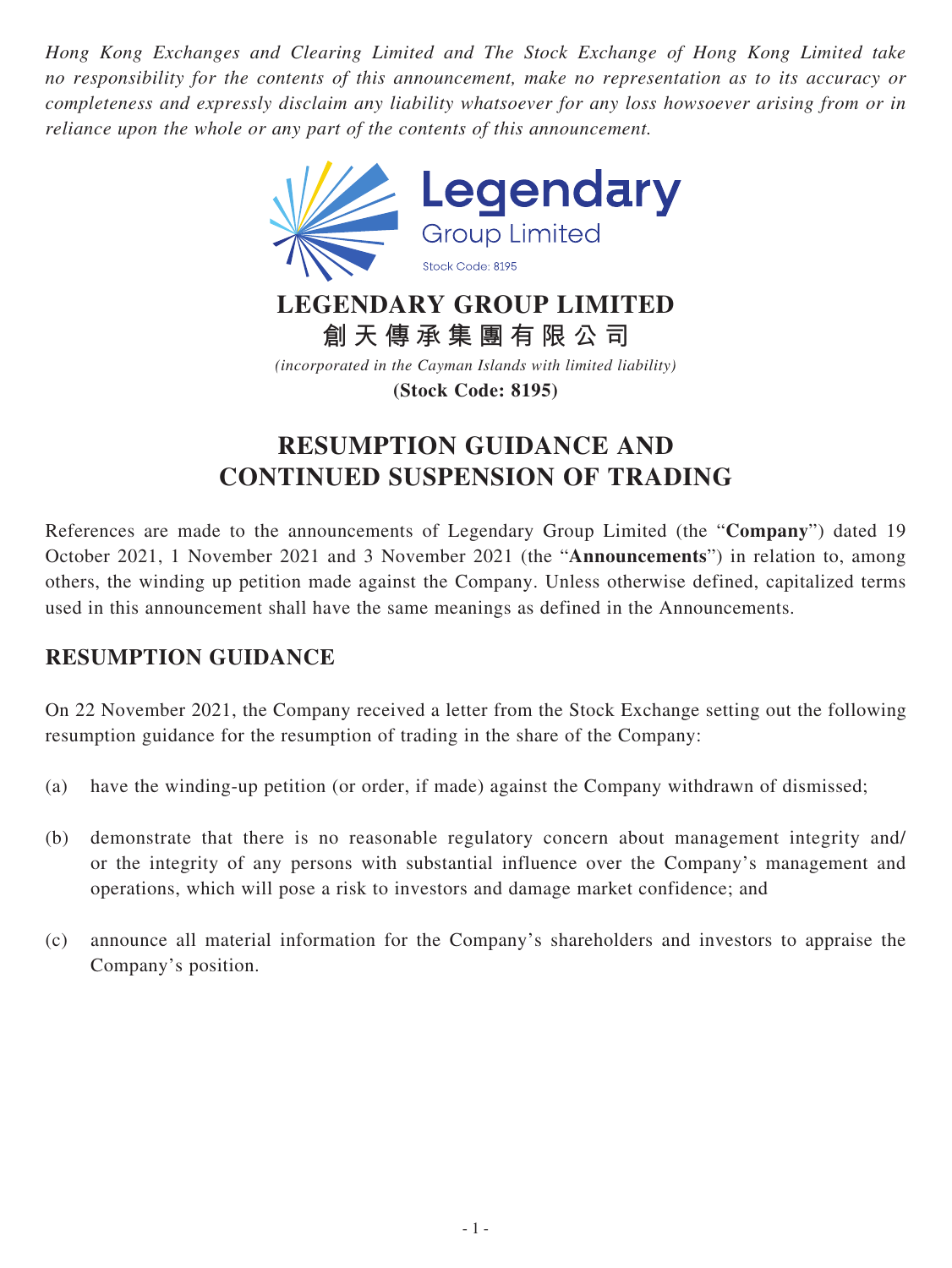## **FURTHER GUIDANCE**

Under Rule 9.14A(1) of the GEM Listing Rules, the Stock Exchange may cancel the listing of any securities that have been suspended from trading for a continuous period of 12 months. In the case of the Company, the 12-month period expires on 18 October 2022. If the Company fails to remedy the issue(s) causing its trading suspension, fully comply with the GEM Listing Rules to the Stock Exchange's satisfaction and resume trading in its shares by 18 October 2022, the Listing Division will recommend the GEM Listing Committee to proceed with the cancellation of the Company's listing. Under Rule 9.15 of the GEM Listing Rules, the Stock Exchange also has the right to impose of shorter specific remedial period, where appropriate.

While trading is suspended, the Company is also reminded of its obligations under the GEM Listing Rules including, but not limited to, the following:

- (a) keep the duration of any trading suspension to the shortest possible period as required under Rule 9.09 of the GEM Listing Rules;
- (b) comply with its continuing obligations under the GEM Listing Rules at all times, for example, those applying to notifiable and/or connected transactions under Chapters 19 and 20 of the GEM Listing Rules and financial results and reports under Chapter 18 of the GEM Listing Rules;
- (c) announce inside information required to be disclosed under Part XIVA of the Securities and Futures Ordinance; and
- (d) announce quarterly updates on its developments under Rule 17.26A of the GEM Listing Rules including, among other relevant matters:
	- its business operations;
	- its resumption plan with details of actions that it has taken and intends to take to meet the resumption guidance and resume trading. The resumption plan should be accompanied with a clear timeframe in respect of each stage of work under the plan with a view that the resumption guidance can be met and trading can resume as soon as practicable and, in any event before the 12-month period expires;
	- the progress of implementing its resumption plan and satisfying the resumption guidance; and
	- details of any material change to the resumption plan and, in the case of delay, the reasons for and impact of such delay.

The Company must announce its first quarterly update on or before 18 January 2022, and every 3 months from that date until resumption or cancellation of listing (whichever is earlier).